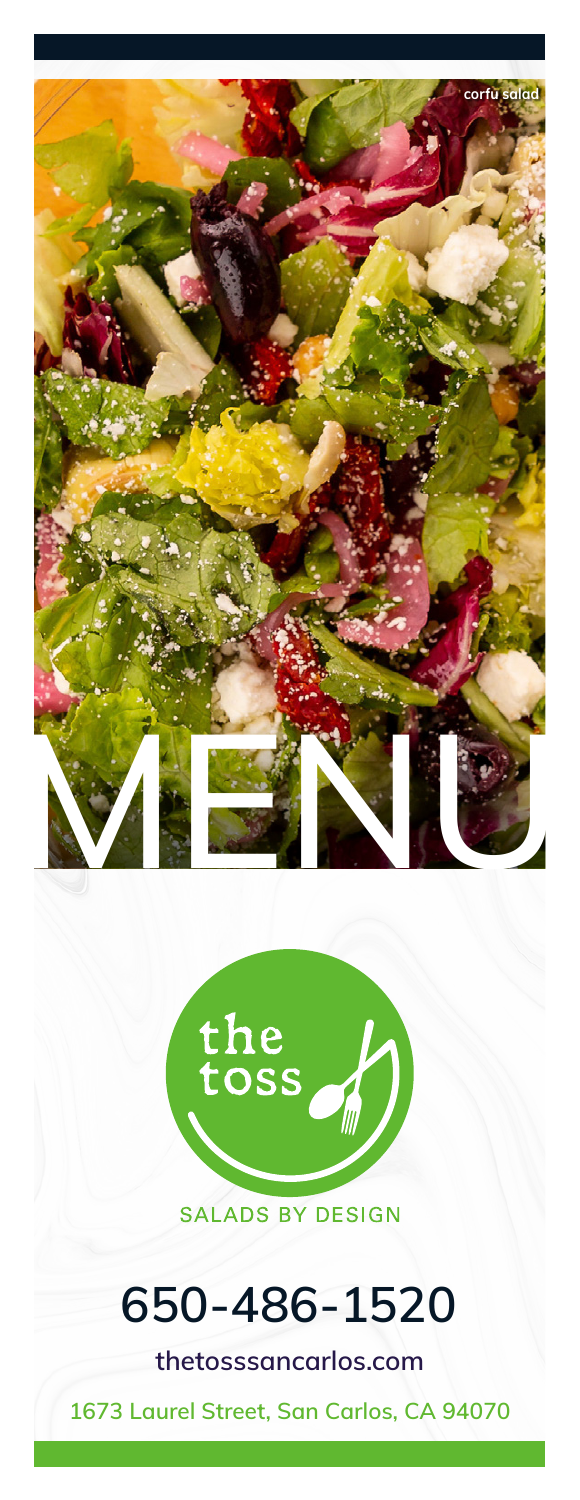## house-designed salads

#### corfu

crown leaf lettuce, sundried tomato, artichokes, pickled red onions, garbanzos, kalamata olives, feta cheese, *champagne vinaigrette*

#### caesar

chopped romaine & kale, sundried tomato, roasted garlic, rosemary croutons, parmesan cheese, *caesar dressing*

#### grove

mixed greens, apples, dried cranberries, shaved fennel, candied walnuts, farro, blue cheese, *balsamic vinaigrette*

#### magnolia

mixed greens & kale, roasted beets, granny smith apples, dried cranberries, slivered red onion, goat cheese, roasted almond, *white balsamic vinaigrette* 

siesta silosta sharedded kale.<br>Shredded kale, quinoa, black beans, chili roasted hominy, jícama, tomato, spiced pepitas, avocado, *citrus jalapeño dressing*

#### tuna nicoise

arugula & crown leaf, flaked wild tuna, tomato, roasted potatoes, green beans, hard-boiled egg, radish, kalamata olives, *thyme vinaigrette*

#### cobb 団

chopped romaine, tomato, avocado, pickled mushrooms, blue cheese, hard-boiled egg, smoked bacon, roasted chicken, *green goddess dressing*

#### baja cobb gf

chopped romaine & mixed greens, roasted corn, tomato, black beans, pepper jack cheese, avocado, hard-boiled egg, smoked bacon, roasted chicken, tortilla strips, *bbq ranch dressing*

#### carlito

crown leaf lettuce, celery, tomato, hearts of palm, pepperoncini, mozzarella, soppressata salami, *creamy italian dressing*

#### waldorf chicken

crown leaf lettuce, apples, grapes, celery, golden raisins, walnuts, oranges, roasted chicken, *poppy seed dressing*

## fuji **O**

shredded cabbage, soba noodles, pickled ginger, carrots, radishes, edamame, oranges, wasabi peas, *sesame miso dressing*

#### zesty 団 *J*

crown leaf lettuce & cabbage, mango, roasted corn, red bell pepper, pumpkin seeds, feta cheese, avocado, *zesty chipotle dressing*

#### athens greek

romaine, red bell peppers, tomato, cucumbers, red onions, kalamata olives, feta cheese, *champagne vinaigrette*

#### sapporo 0

mixed greens & red cabbage, soba noodles, carrots, radishes, edamame, oranges, slivered almonds, *sesame miso dressing*

#### spicy beef

crown leaf lettuce & cabbage, red bell peppers, tomato, spicy peanut crumble, avocado, green onions, cilantro, skirt steak, *spicy vietnamese dressing*

#### chef ∥gf

chopped romaine, tomato, garbanzos, carrots, cucumbers, swiss cheese, hard-boiled egg, maple ham, roasted chicken, *thousand island dressing*

#### mayan

chopped romaine, mangoes, roasted pineapple, carrots, pickled onions, jícama, goat cheese, sliced almonds, achiote roasted chicken, *cilantro lime dressing*

gi gluten free  $\bullet$  vegan  $\bullet$  spicy



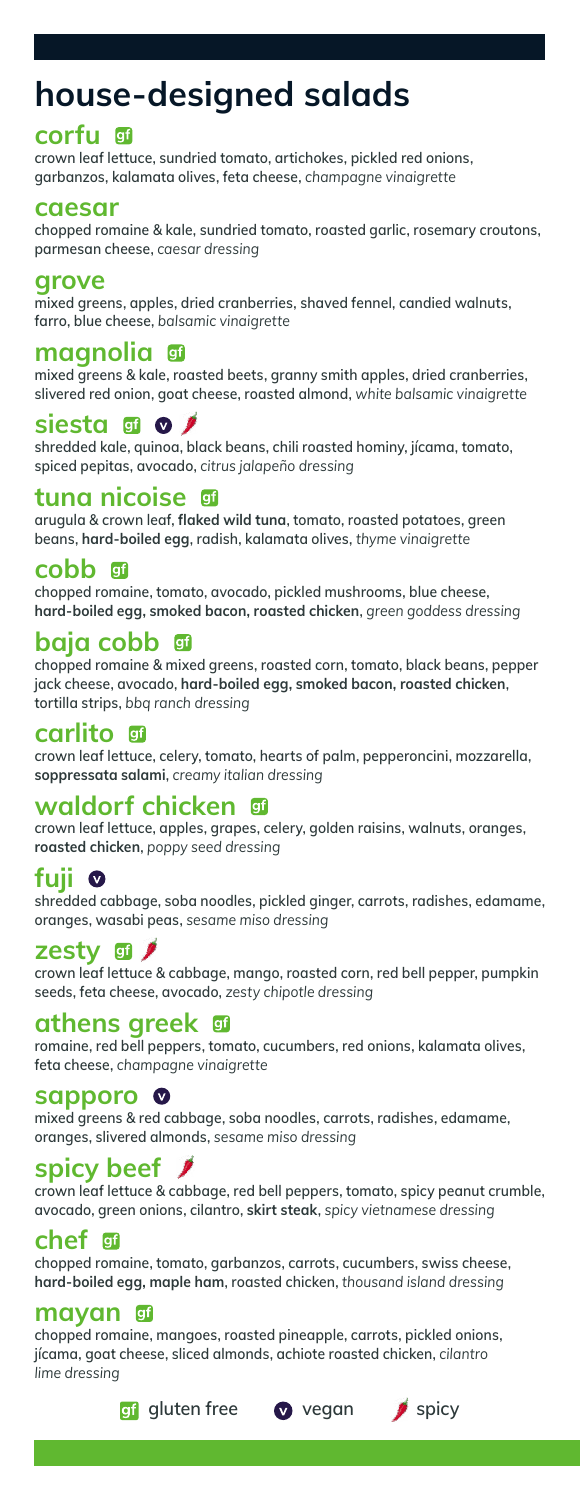# design your own

choose your greens, pick up to 5 toss-in's, add protein if desired, plus your choice of dressing. Available in-house only. No phone orders, please.

### protein toss-ins (can be added to any salad) free-range, antibiotic & hormone free

roasted chicken roasted angus skirt steak applewood smoked bacon maple ham sopressata salami roasted salmon

roasted shrimp spanish white anchovies marinated tofu hard-boiled egg albacore flake tuna avocado

## house-made dressings

champagne vinaigrette creamy italian sesame miso caesar pomegranate vinaigrette balsamic vinaigrette buttermilk ranch green goddess citrus jalapeño

poppy seed cilantro lime vinaigrette white balsamic vinaigrette thousand island bbq ranch spicy chipotle spicy vietnamese honey-mustard



## focaccia panini sandwiches

sandwiches grilled between slices of toss-made rosemary focaccia, served with a mixed green side salad with vinaigrette

#### pesto chicken

roasted sliced chicken breast, fresh mozzarella, tomato, arugula, toss-made walnut-basil pesto

#### salami

sopressata salami, pepperoncini, fresh mozzarella, red onions, arugula, toss-made herb aioli

#### caprese

sliced tomato, fresh mozzarella, kalamata olives, arugula, toss-made walnut-basil pesto, balsamic drizzle

#### bbq chicken shredded bbq chicken, smoked bacon, southwestern coleslaw

#### ham & swiss

maple honey ham, provolone, red onions, romaine lettuce, toss-made herb aioli

## tuna melt

tuna salad, pepper jack cheese, romaine lettuce, tomato & avocado

The Toss prepares eggs, milk, soybeans, wheat, peanuts, tree nuts, and fish in-house. Our operations involve shared cooking and preparation areas and the possibility exists for food items to come in contact with other food products. We are unable to guarantee that any menu item can be completely free of allergens.